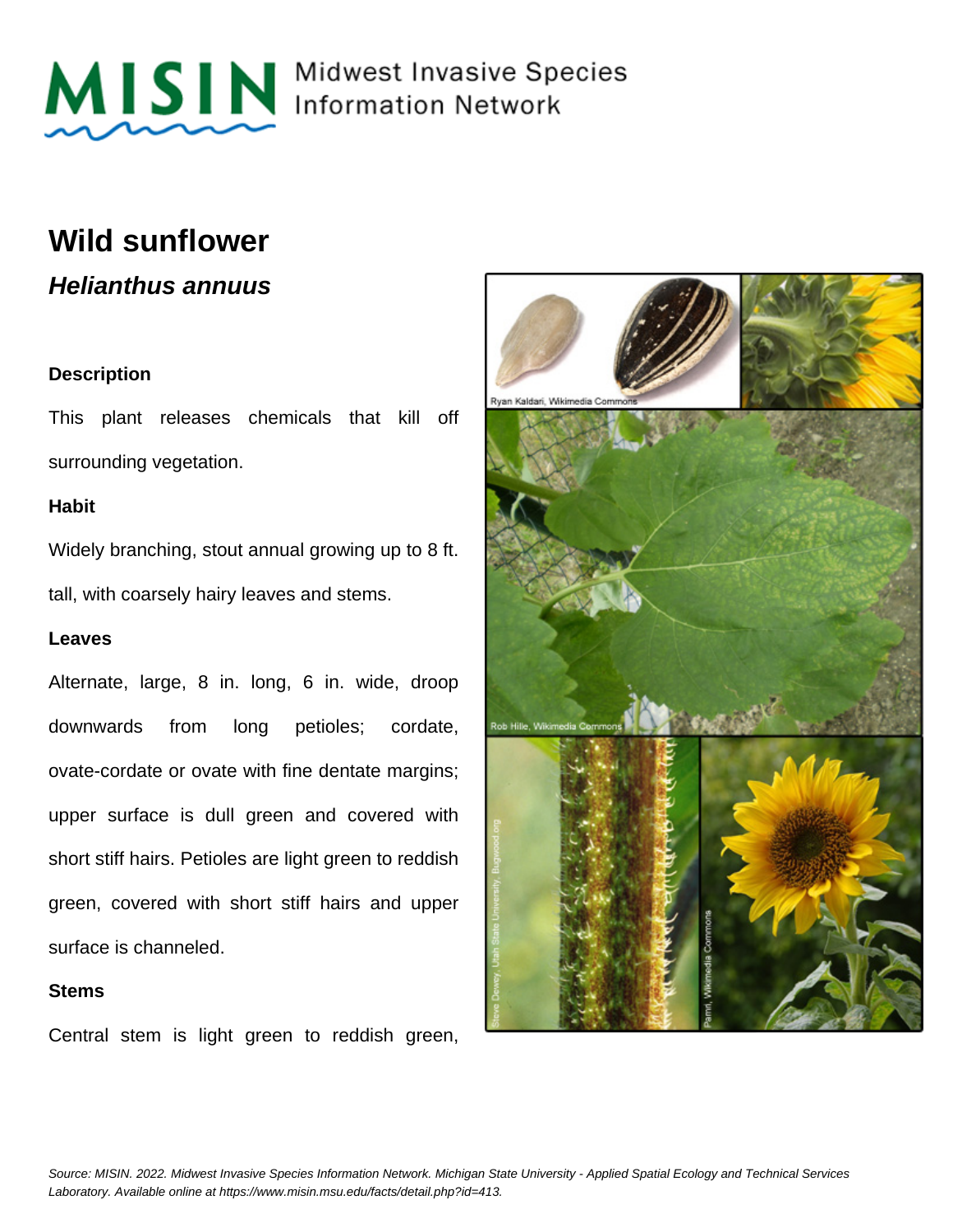

## MISIN Midwest Invasive Species

terete and covered with stiff spreading hairs.

#### **Flowers**

Daisy-like, 1/8 in. across, central disk florets that

are yellow to brown in color, 20-40 ray florets that

are yellow in color. Floral bracts are dull green,

stiffly hairy and ovate in shape.

#### **Fruits and Seeds**

Disk florets are replaced by a large seed that is ovoid and somewhat flattened.

#### **Habitat**

Native to North America. Can be found in disturbed sites, abandoned fields, pastures, roadsides, along

railroads, and waste areas.

#### **Reproduction**

By seed and has a tendency to form colonies.

#### **Similar**

### **Monitoring and Rapid Response**

#### **Credits**

The information provided in this factsheet was gathered from IllinoisWildflowers.info. Individual species images that appear with a number in a black box are courtesy of the Bugwood.org network (http://www.invasive.org). Individual photo author credits may not be included due to the small display